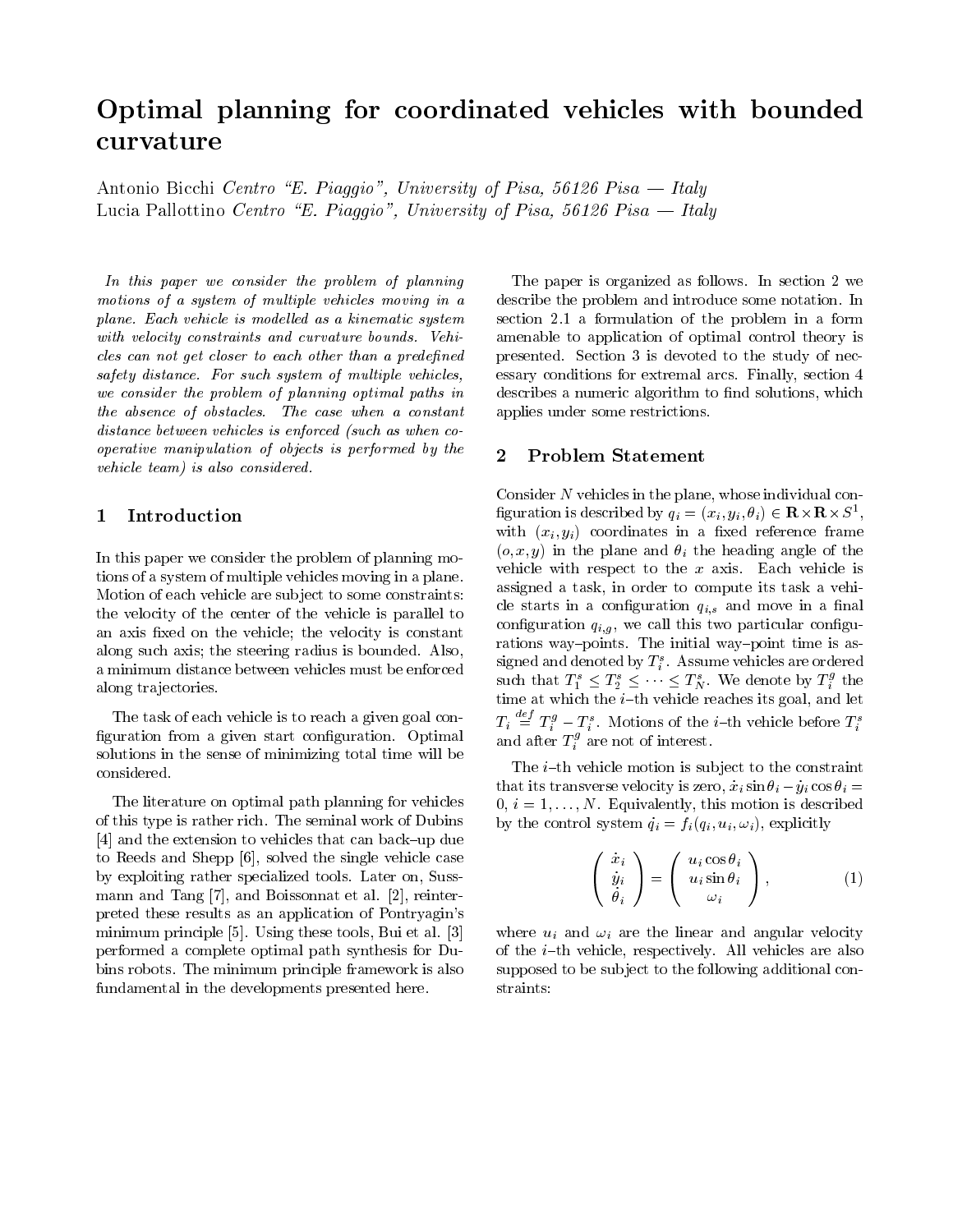- is a linear velocity is constant under  $\mathcal{L}_{\mathcal{U}}$  . In the unit under under under under the unit of  $\mathcal{U}$
- ii) the path curvature is bounded:  $|\omega_i| \leq \Omega_i$ , where  $\Omega_i = \frac{u_i}{R_i}$  and  $R_i > 0$  denotes the minimum turning and  $\sim$   $\sim$ radius of the internal control of the internal control of the internal control of the internal control of the i
- iii) the distance between two vehicles must remain larger than, or equal to, a given separation limit:  $D_{ij}(t) = (x_j(t) - x_i(t))^2 + (y_j(t) - y_i(t))^2 - d_{ij}^2 \ge 0,$  lem is at all times to  $\{A_i\}$  , we define the distribution of  $\{A_i\}$  and  $\{A_i\}$  are defined as  $\{A_i\}$

We will consider problems in which the goal is to minimize the total execution time

$$
\begin{cases}\n\min \sum_{i=1}^{N} T_i \\
\dot{q}_i = f_i(q_i, \bar{u}_i, \omega_i) & i = 1, ..., N \\
|\omega_i| \le \frac{\bar{u}_i}{R_i} & i = 1, ..., N \\
D_{ij}(t) \ge 0, \quad \forall t, \ i, j = 1, ..., N \\
q_i(T_i^s) = q_{i,s}, \quad q_i(T_i^g) = q_{i,g}.\n\end{cases}
$$
\n(2)

If separation constraints are disregarded, the minimum total time problem is clearly equivalent to  $N$  independent minimum length problems under the above constraints in the constraints in the constraints in the constraints of the constraints of the constraints of to  $N$  classical Dubins' problems, for which solutions are well known in the literature  $\mathbf{I}$  is shown be noted that computation of  $\mathbf{I}$  is a computation of  $\mathbf{I}$ the Dubins solution for any two given configurations is computationally very efficient.

### $2.1$  Formulation as an Optimal Control Prob lem

Notice that the cost for the total time problem,  $J =$  $\sum_{i=1}^{N} T_i = \sum_{i=1}^{N} \int_{T_i^s}^{T_i^s} dt$ , is not in the standard Bolza form- In order to use powerful results from optimal control theory we rewrite the problem as follows- Let ht denote the Heavyside function i-e-

$$
h(t) = \begin{cases} 0 & t < 0 \\ 1 & t \ge 0 \end{cases},
$$

and denne the window function  $w_i(t) = h(t-t_i) - h(t-t_i)$  $T_i^s$ ). Then the minimum total time cost is written as

$$
J = \int_0^\infty \sum_{i=1}^N w_i(t)dt
$$
 (3) (r

Using the notation  $col_{i=1}^N(v_i) = [v_1^T, \ldots, v_N^T]^T$ ,  $\vert$   $\vert$   $\vert$ define the aggregated state  $q~=~\mathrm{col}_{i=1}~(q_i),~\mathrm{controls}$ 

 $u = \mathrm{col}_{i=1} (u_i)$  and  $\omega = \mathrm{col}_{i=1} (\omega_i)$ , and define the admissible control sets in the sets and  $\pi$  , control the separate separate separate separate separate separate separate separate separate separate separate separate separate separate separate separate separate separate sep aration vector  $D = |D_1|_2, \ldots, |D_1|_N, |D_2|_3, \ldots, |D_{N-1}|_N$ and define the vector field  $f(q,u,\omega) = \mathrm{col}_{i=1}^+(f_iw_i)$ . Finally introduce matrices  $\Gamma_i = \text{col}_{i=1}^{\infty} (\sigma_{ij} [1\ 1\ 1]^{\dagger}),$ with its interesting in the function  $\mathcal{L}_1$  is an order functions of  $\mathcal{L}_2$  $i_j(q(t), q) = \mathbf{1}_i(q(t) - q)$ . Our optimal control problem is then formulated as

**Problem 1.** Minimize J subject to  $\dot{q} = f(q, u, \omega)$ ,  $\omega \in \Omega$ ,  $D > 0$ , and to the two sets of N interior-point constraints

> $\gamma_i(q(t), q_i) = 0, \quad t = 1$  $\gamma_i(q(t), q_i^s) = 0, \ \ t = T_i^s(\text{unspecified})$

### Necessary conditions

Necessary conditions for problem 1 can be studied by adjoining the cost function with the constraints multi plied by unspecies and the covectors-cover and the cover of the cover of the cover of the cover of the cover of the cover of the cover of the cover of the cover of the cover of the cover of the cover of the cover of the co write explicitly the extents of iterative operations when extending from  $1$  to  $N$ , let

$$
\tilde{J} = \sum_{i} \pi_{i}^{s} \gamma_{i} (q(T_{i}^{s}) - q_{i}^{s}) \n+ \sum_{i} \pi_{i}^{g} \gamma_{i} (q(T_{i}^{g}) - q_{i}^{g}) \n+ \int_{0}^{\infty} \sum_{i} w_{i} + \lambda^{T} (\dot{q} - f) + \nu^{T} D dt,
$$
\n(4)

with  $\alpha$  and with dimension and with dimension and with dimension and with dimension and with dimension and with  $\nu_i = 0$  if  $D_i > 0, \nu_i \geq 0$  if  $D_i = 0$ . Let the Hamiltonian be defined as

$$
H = \sum_{i} w_i + \lambda^T f + \nu^T D \tag{5}
$$

Substituting  $5$  in  $4$ , integrating by parts, and computing the variation of the cost, one gets:

$$
\delta \hat{J} = \sum_{i} \left[ \lambda^{T} (T_{i}^{s-}) - \lambda^{T} (T_{i}^{s+}) + \pi_{i}^{s} \frac{\partial \gamma_{i}}{\partial q (T_{i}^{s})} \right] d q (T_{i}^{s}) \n+ \sum_{i} \left[ \lambda^{T} (T_{i}^{g-}) - \lambda^{T} (T_{i}^{g+}) + \pi_{i}^{g} \frac{\partial \gamma_{i}}{\partial q (T_{i}^{g})} \right] d q (T_{i}^{g}) \n+ \sum_{i} \left[ H (T_{i}^{g-}) - H (T_{i}^{g+}) + \pi_{i}^{g} \frac{\partial \gamma_{i}}{\partial T_{i}^{g}} \right] d T_{i}^{g} \n+ \int_{0}^{\infty} \left[ \left( \lambda^{T} + \frac{\partial H}{\partial q} \right) \delta q + \frac{\partial H}{\partial \omega} \delta \omega \right] dt
$$
\n(6)

(recall that  $aT_i^* \equiv 0$ ). Therefore, we have the following necessary conditions for an extremal solution

$$
\lambda_i(T_i^{s-}) = \lambda_i(T_i^{s+}) + \Gamma_i^T \pi_i^s \tag{7}
$$

$$
\lambda_i(T_i^{g-}) = \lambda_i(T_i^{g+}) + \Gamma_i^T \pi_i^g \tag{8}
$$

i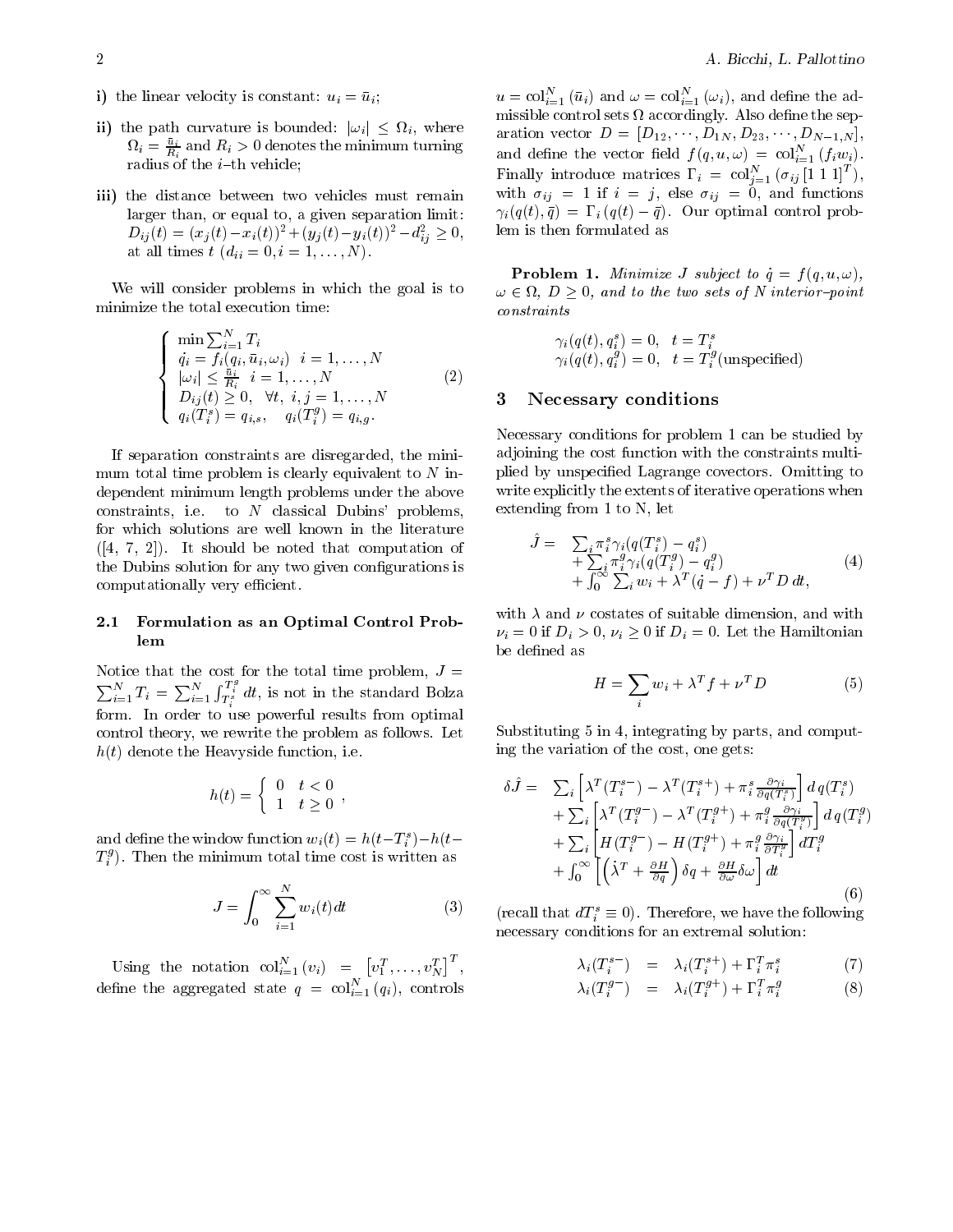$$
H(T_i^{g-}) = H(T_i^{g+}) \qquad (9) \qquad \omega
$$

$$
\dot{\lambda}^T = -\frac{\partial H}{\partial q} \tag{10} \qquad \qquad \frac{\text{st}}{x}
$$

$$
\frac{\partial H}{\partial \omega} \delta \omega = 0 \quad \forall \delta \omega \text{admiss.} \tag{11}
$$

. The interaction for the interaction for the interaction  $\mathbf{f}_t$ prised in general of unconstrained arcs (with  $D_{ij} > 0$ ,  $\forall j \neq i$  and of constrained arcs, where the constraint is marginally satisfied  $(\exists j : D_{ij} = 0)$ . We will proceed port: the discussion of necessary conditions by distinguishing constrained and unconstrained arcs-

### Unconstrained arcs

Suppose that for the i th vehicle the separation con straints are not active in the interior of an interval  $[t^a_i, t^a_i], \,\, T^s_i \,\, \leq \,\, t^a_i \,\, < \,\, t^a_i \,\, \leq \,\, T^g_i, \,\, \text{i.e.} \,\,\,\,\, D_{ij}(t) \,\, > \,\, 0, \,\,\, j \,\, = \,\, \qquad \text{and circ}$  $1, \ldots, N, t \in (t_i^a, t_i^b)$ . Expanding 10, one gets i

$$
\[\dot{\lambda}_{i1}, \dot{\lambda}_{i2}, \dot{\lambda}_{i3}\] = [0, 0, \lambda_{i,1}\bar{u}_i \sin \theta_i - \lambda_{i2}\bar{u}_i \cos \theta_i]. \tag{12}
$$

The characterization of optimal solutions in the uncon strained case proceeds along the lines of the classical — we have so he had the see that it is not been a some results of the matrix of the solution of the solution o here for readers convenience  $\mathcal{L}_1$  integrating as the convenience of  $\mathcal{L}_2$ gets  $\lambda_{i1}(t_i^* \leq t \leq t_i^*) = \lambda_{i1}, \lambda_{i2}(t_i^* \leq t \leq t_i^*) = \lambda_{i2},$  and  $\lambda_{i3}$  $\lambda_{i3}(t_i^* \leq t \leq t_i^*) = \lambda_{i1} y_i(t) - \lambda_{i2} x_i(t) + \lambda_{i3}$ , with constant  $\alpha_{i,j},\; j=1,2,5$ . In light of these relationships, conditions 7 and 8 state that the costate components i and are piecewise constant with jumps possibly can be written as  $\mathbf{H}_i = \mathbf{I} + u_i p_i \cos(v_i - \psi_i) + \lambda_i \mathbf{S} u_i \omega_i$ where  $\rho_i = \sqrt{\bar{\lambda}_{i1}^2 + \bar{\lambda}_{i2}^2}$  and  $\psi_i = \text{atan2}(\bar{\lambda}_{i2}, \bar{\lambda}_{i1})$ . From Pontryagin's Minimum Principle (PMP), we know that  $H_i(t) = const. \leq 0$  along extremal unconstrained arcs and, being by assumption the way-points configurations unconstrained, it follows from 9 that  $H_i(t)$  is also continuous at  $t = T_i^s$ .

Extremals of  $H_i$  within the open segment  $\{|\omega_i| < \dots$  $\bar{u}_i/R$  can only obtain if

$$
\frac{\partial H_i}{\partial \omega_i} = \lambda_{i3} = \bar{\lambda}_{i1} y_i(t) - \bar{\lambda}_{i2} x_i(t) + \bar{\lambda}_{i3} = 0.
$$
 (13)

If the condition holds on a time interval of non zero measure, then  $\lambda_{i,3} = 0$  on the miterval this implies  $p_i u_i$  sin $(v_i - \psi_i) = 0$ , hence  $v_i = \psi_i$  mod *n* and a  $C_u$ 

 $\epsilon$  , the correspond to circles of minimum radius radio weder to  $\epsilon$ if a such a such a such a such the vehicle moves on the vehicle moves on the vehicle moves of the vehicle move straight route *(the supporting line)* in the horizontal x y plane described in - Other extremals of Hi occur at  $\omega = \pm \bar{u}_i/R$ . The sign of the minimizing yaw rate  $\omega_i$ is opposite to the support words the support of the support of the support of the support of the support of th ing line also represent the switching locus for the yaw rate input. Trajectories corresponding to  $\omega_i = \pm \bar{u}_i/R$ counterclockwise or clockwise respectively-state respectivelyportant for our further developments to notice that along extremal arcs, also the costates are completely determined by boundary configurations up to a multiplicative constant  $\rho \neq 0$ , which remains undetermined.

 $\mu$ ,  $(12)$  wise arcs  $\left(\omega_i = -\frac{u_i}{\mu}\right)$ . According to the widespread For each vehicle, extremal unconstrained arcs are concatenations of only two types of elementary arcs line segments of the supporting line (denoted as " $S$ "), and circular arcs of minimum radius (denoted by " $C$ "). The latter type can be further distinguished between  $R = 1$  and  $R = 1$  and  $R = 1$  and  $R = 1$  and  $R = 1$  and  $R = 1$  and  $R = 1$  and  $R = 1$  and  $R = 1$  and  $R = 1$  and  $R = 1$  and  $R = 1$  and  $R = 1$  and  $R = 1$  and  $R = 1$  and  $R = 1$  and  $R = 1$  and  $R = 1$  and  $R = 1$  and  $R = 1$  and usage, subscripts will be used to denote the length of rectilinear segments, and the angular span of circular arcs-

> Switchings of  $\omega_i$  among 0,  $u_i/n$ , and  $-u_i/n$  can only occur when the vehicle center is on the supporting line-As a consequence, all extremal unconstrained paths of each vehicle are written as  $C_{u_1} \partial_{d_1} C_{u_2} \partial_{d_2} \cdots \partial_{d_n} C_{u_n}$ , with  $u_i = 2\kappa\pi$ ,  $\kappa$  integer,  $i = 2, \ldots, n-1$ .

Dubins' sufficient family: In the case of a single vehicle, the discussion of optimal unconstrained arcs can be further refined by several geometric arguments, for which the reader is referred directly to the literature  
 - Optimal paths necessarily belong to either of two path types in the

$$
\{C_a C_b C_e , C_u S_d C_v\} \tag{14}
$$

with the restriction that

$$
b \in (\pi R, 2\pi R); \ a, e \in [0, b], \ u, v \in [0, 2\pi R), \ d \ge 0
$$
 (15)

A complete synthesis of optimal paths for a single  $\mathbb{R}^n$  . The length of Dubins vehicle is reported in  $\mathbb{R}^n$ bins paths between two configurations, denoted by  $L_D(\xi_i^s,\xi_i^s),$  is then unique and defines a metric on  $\mathbb{R}^2 \times S^1$ . One simply has  $L_D(\cdot, \cdot) = R(|a| + |b| + |c|)$ for a  $C_a C_b C_e$  path, and  $L_D(\cdot, \cdot) = R(|u| + |v|) + d$  for  $\alpha \sim \alpha \sim \sigma$  path-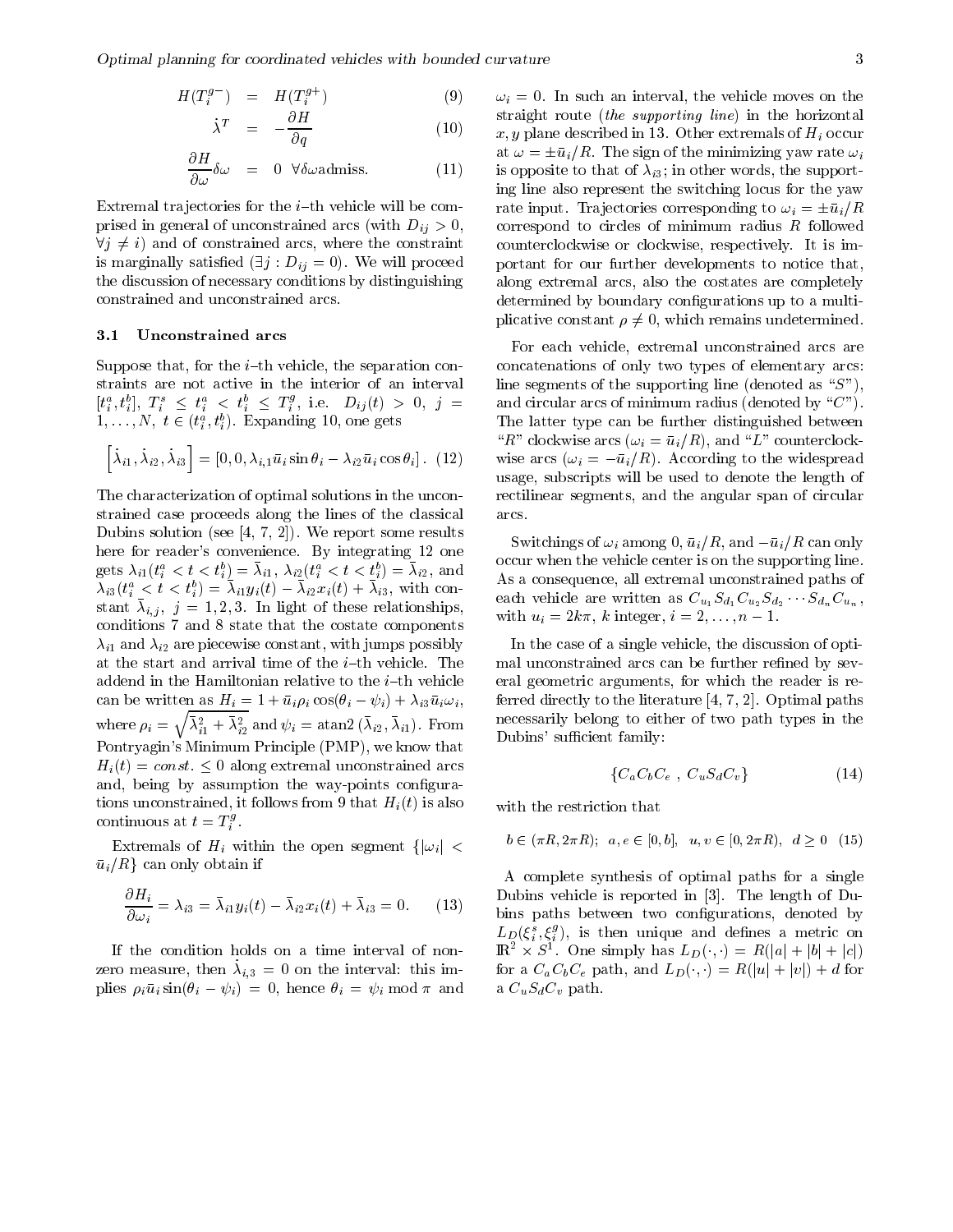In our multivehicle problem, however, other extremal paths may turn out to be optimal, and therefore have to be considered- This may happen for in stance for a path of type CaSbC-kSeCf if and only if) the corresponding Dubins' path  $C_aS_{b+e}C_f$ , which is shorter is not collision from the collision free-theory of type C-state and the collision of the collision o be interpreted as waiting in circles maneuver for an other vehicle to pass by and avoid collision compare e-g- with current practice in con!ict resolution for and trace controlled that the length that the length  $\sim$ of two subpaths of type  $\cdots \overline{C}_{u_i}$   $\partial_\alpha \overline{C}_{2k\pi}$   $\partial_\beta \overline{C}_{u_{i+1}}$  and  $C_{u_i}$  $C_{\gamma}$  $C_{2k\pi}$  $C_{\delta}$  $C_{u_{i+1}}$  are equivalent as rar as  $\alpha +$  $\beta = \gamma + \delta.$ 

By "extremal trajectory" (Dubins' trajectory, respectively) we indicate henceforth a map  $\,$   $\rm I\!R$   $\,$   $\,\rightarrow$   $\,$   $\rm I\!R$   $\,$ defined by  $\left(x_i^D(t), y_i^D(t)\right)$ , denoting the position of the  $_{\text{Fig}}$ i th vehicle at time talong an extremal Dubins path connecting  $q_i^s$  to  $q_i^s$ .

Remark If a set of non colliding Dubins tra jectories exists, then this is obviously a solution of the minimum total time problem- More interestingly if with all combinations of possible independent Dubins trajectories a collision results, then the optimal solution will contain at least a constrained arc or at least one wait circle-

### Constrained arcs

Some further manipulation of the cost function is instrumental to deal with constrained arcs in the complete arcs in the constraint of  $\sim$ which at least two vehicles are exactly at the critical separation  $(D_{ij} = 0, i \neq j)$ . To fix some ideas, let us consider a constrained arc involving only vehicles and 
- Along a constrained arc the derivatives of the constraint must vanish

$$
N = \begin{bmatrix} D_{12} \\ \dot{D}_{12} \end{bmatrix} = \begin{cases} (i) \\ \dot{D}_{12} \\ 2(x_2 - x_1)(\dot{x}_2 - \dot{x}_1) + 2(y_2 - y_1)(\dot{y}_2 - \dot{y}_1) \end{cases} = 0
$$
 (16)

with defining a decomposition of the sequence of the sequence of  $\Delta$ joining the two vehicles, so that

$$
x_2 - x_1 = d\cos\phi,
$$
  
\n
$$
y_2 - y_1 = d\sin\phi,
$$
\n(17)

From the second equation in 16, one gets

$$
(x_2 - x_1)(\bar{u}_2 \cos \theta_2 - \bar{u}_1 \cos \theta_1) + (y_2 - y_1)(\bar{u}_2 \sin \theta_2 - \bar{u}_1 \sin \theta_1) = 0
$$
\n(18)



Figure - Possible constrained arcs for two vehicles with the same velocity

and, using  $17$ ,

$$
\bar{u}_1 \cos(\phi - \theta_1) - \bar{u}_2 \cos(\phi - \theta_2) = 0. \tag{19}
$$

When the constraint is active, the two vehicle envelopes are in contact, and the relative orientation of the two  $\vee$  vehicles must satisfy the contract of given under the given under the given under under the given under the given under the given under the given under the given under the given under the given under the given under two manifolds of solutions in the space  $\{(\theta_1, \theta_2, \phi) \in$  $S^1 \times S^1 \times S^1$  described as

$$
\mathbf{a}) \quad \theta_2^a \quad = \quad \phi + \arccos\left(\frac{\bar{u}_1}{\bar{u}_2}\cos(\phi - \theta_1)\right); \quad (20)
$$

**b**) 
$$
\theta_2^b = \phi - \arccos\left(\frac{\bar{u}_1}{\bar{u}_2}\cos(\phi - \theta_1)\right)
$$
. (21)

The two solutions correspond to two different types a and b of relations in contact-definitions in contact-definitions in contact-definitions in contact-definitions in  $\mathbf{f}(\mathbf{x})$ instance for use of understanding the second contract of understanding  $\Delta$  in the second contract of understanding  $\Delta$ 

$$
\mathbf{a}) \qquad \theta_2^a = \theta_1; \qquad (22)
$$

$$
\mathbf{b}) \qquad \theta_2^b = 2\phi - \theta_1. \tag{23}
$$

In case a) the two vehicles have the same direction, while in case b) directions are symmetric with respect to the segment joining the vehicles (see  $1$ ).

The two solutions 20, 21 coincide for

$$
\phi = \theta_1 \pm \arccos\left(\frac{\bar{u}_2}{\bar{u}_1}\right),\tag{24}
$$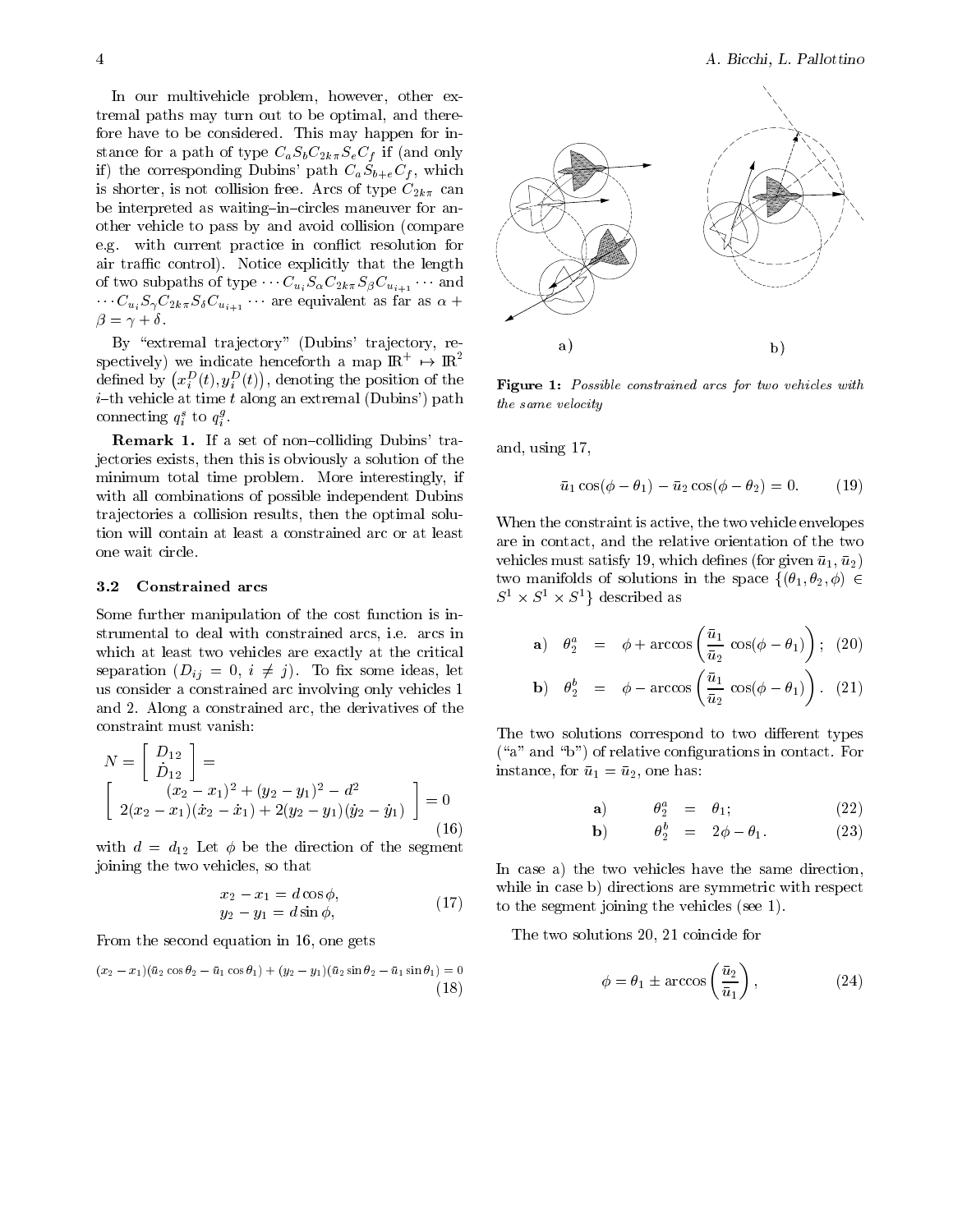such a  $\phi$  exists only if  $\frac{u_2}{\bar{u}_1} \leq 1$ . If we find the solution of 19 in  $\sigma_{\tilde{1}}$  and  $\sigma_{\tilde{1}},$  the solutions coincide for

$$
\phi = \theta_2 \pm \arccos\left(\frac{\bar{u}_1}{\bar{u}_2}\right),\tag{25}
$$

 $\phi$  exists if  $\frac{u_1}{\bar{u}_2} \leq 1$ . Hence, from 24 and 25,  $\phi$  exists if u and in this case the solutions of the solutions of the solutions of solutions of  $\mu$ 

$$
\phi = \theta_1 = \theta_2.
$$

In order to study constrained arcs of extremal solu tions, it is useful to rewrite the cost function 4 as

$$
\bar{J} = \beta^T N
$$
\n
$$
+ \sum_{i} \pi_i^s \gamma_i (q(T_i^s) - q_i^s)
$$
\n
$$
+ \sum_{i} \pi_i^g \gamma_i (q(T_i^g) - q_i^g)
$$
\n
$$
+ \int_0^\infty \sum_{i} w_i + \lambda^T (\dot{q} - f) + \mu \ddot{D}_{12} dt,
$$
\n(26)\n
$$
= \sum_{i} \beta_i^S \gamma_i (q(T_i^g) - q_i^g)
$$
\n
$$
= \sum_{i} \beta_i^S \gamma_i (q(T_i^g) - q_i^g)
$$
\n
$$
= \sum_{i} \beta_i^S \gamma_i (q(T_i^g) - q_i^g)
$$

with  $\mu \geq 0$  along a constrained arc. The jump conditions at the entry point of a constrained arc, occurring at time  $\tau$ , are now

$$
\lambda_i(\tau^-) = \lambda_i(\tau^+) + \beta \left. \frac{\partial N}{\partial q} \right|_{\tau} \tag{27} \qquad \text{(27)}
$$

$$
H(\tau^{-}) = H(\tau^{+}) \qquad (28)
$$
\n
$$
(29)
$$
\n
$$
(29)
$$

where  $H = \sum_i w_i + \lambda^T f + \nu^T D_{12}$ , and

$$
\left(\frac{\partial N}{\partial q}\right)^{T} = 2 \begin{bmatrix} (x_{1} - x_{2}) & \bar{u}_{1} \cos \theta_{1} - \bar{u}_{2} \cos \theta_{2} \\ (y_{1} - y_{2}) & \bar{u}_{1} \sin \theta_{1} - \bar{u}_{2} \sin \theta_{2} \\ 0 & d\bar{u}_{1} \sin(\phi - \theta_{1}) \\ (x_{2} - x_{1}) & \bar{u}_{2} \cos \theta_{2} - \bar{u}_{1} \cos \theta_{1} \\ (y_{2} - y_{1}) & \bar{u}_{2} \sin \theta_{2} - \bar{u}_{1} \sin \theta_{1} \\ 0 & -d\bar{u}_{2} \sin(\phi - \theta_{2}) \end{bmatrix}.
$$

A further distinction among constrained arcs of zero and nonzero length should be done at this point-

#### $3.2.1$ Constrained arcs of zero length

Consider first a constrained arc of zero length occurring at a generic contact configuration, which is completely described by the configuration of one vehicle  $\mathbf{y} = \mathbf{y} - \mathbf{y}$  , and the contract contract of  $\mathbf{y} = \mathbf{y} - \mathbf{y}$  and  $\mathbf{y} = \mathbf{y} - \mathbf{y}$ tact type- tact moment that the momental that there is on the  $\eta$ one constrained arc of zero length in the optimal path  $\mathcal{L}$  between waypoints of the two vehicles-two vehicles-two vehicles-two vehiclestaking into account that costates of each vehicle are



Figure -A numerical ly computed solution to a two vehicles minimum total time problem- Vehicles are repre sented as aircraft- Minimum curvature circles are reported at the start and goal configurations, along with safety discs of radius definitions and discussed and defined and defined and paths of the unconstrained and definition of the unconstraints of the unconstraints of the unconstraints of the unconstraints of the unconstraints of the unco thin lines would achieve a cost of series which is an achieve and  $\alpha$ in this case presented by a marked by a completely with the collection of the operation of the operation of th timal solution consists of two unconstrained arcs for each vehicle, pieced together with a zero-length constrained arc of type b- Total cost is - units-

determined (once the way-points and contact configurations are fixed) up to constants  $\rho_i(\tau_-)$ ,  $\rho_i(\tau_-)$ , provides a system of 6 equations in 6 unknowns of the form  $\rightarrow$   $\rightarrow$   $\rightarrow$ 

and the contract of the contract of the contract of the contract of the contract of the contract of the contract of

$$
A(q_c, \phi_c) \begin{bmatrix} \rho_1(\tau^-) \\ \rho_1(\tau^+) \\ \rho_2(\tau^-) \\ \rho_2(\tau^+) \\ \beta_1 \\ \beta_2 \end{bmatrix} = 0,
$$

where the explicit expression of matrix  $A(q_c, \phi_c)$ , for each contact type, can be easily evaluated in terms of  $q_1^s, q_1^s, q_2^s, q_2^s$ , and is omitted here for space limitations. Non-triviality of costates in the costates in the costates in the costates in the costates in the costates in the costates in the costates in the costates in the costates in the costates in the costates in the costates in isfy detA - A further constraint on contact con figurations is implied by the equality of deplacement times from start to contact for the vehicles, which is expressed in terms of Dubins distances as

$$
L_D(\xi_1^s, \xi_c)/\bar{u}_1 = L_D(\xi_2^s, \xi_c')/u_2,
$$

where  $\zeta_c$  denotes the configuration of vehicle 2 at contact, which is uniquely determined for each contact type- If m constrained arcs of zero length are present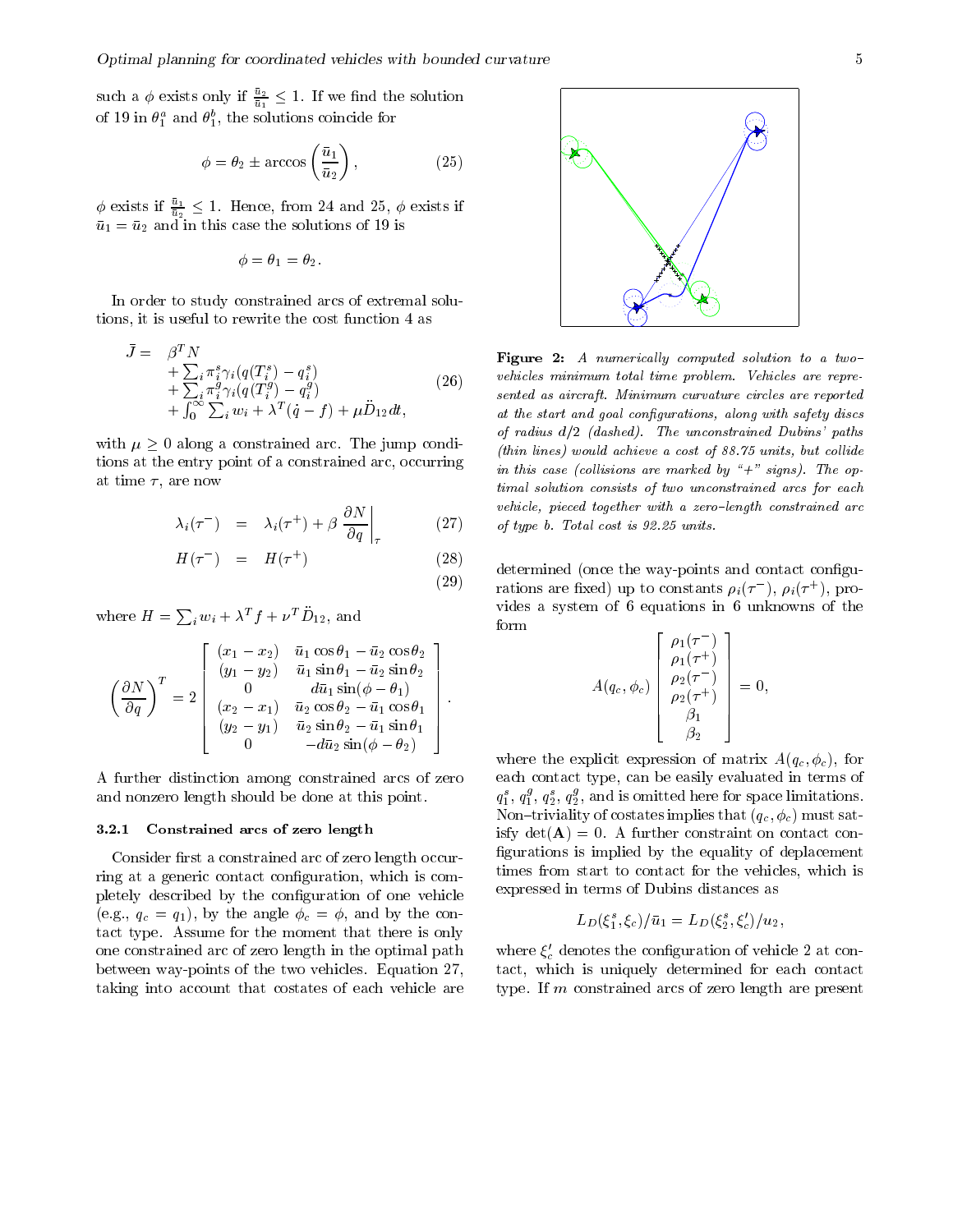in an optimal solution, similar conditions apply (with way-points configurations suitably replaced by previous or successive contact configurations), yielding  $2m$ equations in  $4m$  unknowns.

### Constrained arcs of nonzero length

From this point on, we will make the assumption that forward velocity of all vehicles are equal to  $\begin{array}{ccc} \ddots & \ddots & \ddots & \ddots \end{array}$ constraint  $D_{12} \equiv 0$ .  $\pm$  A configuration of the two vehicles along such constrained arcs can be completely de scribed by using only four parameters, for instance the conguration x y - of one vehicle and the value of the control which the the theory conditions on the theory of the tangency of the theory of the theory of the constraint one has  and either 

 or 
- Moreover differentiating 17, one finds

$$
\begin{aligned}\n\dot{x}_2 &= \dot{x}_1 - d\phi \sin \phi, \\
\dot{y}_2 &= \dot{y}_1 + d\dot{\phi} \cos \phi,\n\end{aligned} \tag{30}
$$

and

$$
\dot{\phi} = \frac{1}{d} [\sin(\theta_2 - \phi) - \sin(\theta_1 - \phi)].
$$
 (31)

Di"erentiating twice D- we obtain

$$
\ddot{D}_{12}(q,\omega,t) = 0 =
$$
  
4-4 cos( $\theta_1$  -  $\theta_2$ ) + 2 $\omega_1 d$  sin( $\theta_1$  -  $\phi$ ) - 2 $\omega_2 d$  sin( $\theta_2$  -  $\phi$ ). (32)

Constrained arcs of nonzero length that are part of an optimal solution must themselves satisfy neces sary conditions, which can be deduced by rewriting the problem in terms of the reduced set of variables-

$$
\begin{cases}\n\min_{\dot{x}_i = \cos \theta_i} & \text{a} \\
\dot{y}_i = \sin \theta_i & \text{b} \\
\dot{\theta}_i = \omega_i & \text{c} \\
\dot{\phi} = \frac{1}{d} [\sin(\theta_2 - \phi) - \sin(\theta_1 - \phi)] \\
\omega_1 \in \Omega_1, \omega_2 \in \Omega_2\n\end{cases}
$$
\n
$$
(33)
$$

for  $i = 1$  or  $i = 2$ , and for some initial and final specinclude  $\left\{ \begin{array}{c} i \neq i \end{array} \right\}$  , where  $i \neq j$  is a single-connected subset of the connected subset of the connected subset of the connected subset of the connected subset of the connected subset of the connected sub strained arc type (if it will need with the six  $\Delta$  arc if (if it is a or both type a), or  $v_2 = 2\varphi = v_1$  (type b).



Figure - Extremal constrained arcs of type a consist of two copies of a Dubins' path

Let us consider the two types of constrained arcs sep arately-believe that two extremal constrained arcs of two extremal constrained arcs of two extremal constrained arcs of two extremal constrained arcs of two extremal constrained arcs of two extremal constrained arcs of two different type may be pieced together through a configwith  $\cdots$  and  $\cdots$  and  $\cdots$  and  $\cdots$  and  $\cdots$  and  $\cdots$  and  $\cdots$  and  $\cdots$  and  $\cdots$  and  $\cdots$ b. Type a). From 31,  $\varphi(t) \equiv \varphi_0 = \arctan \frac{\pi^2(0)}{\pi^2(0)} \frac{\pi^2(0)}{\pi^2(0)}$ ,  $x_2(0) - x_1(0)$ hence

$$
\begin{aligned}\n\dot{x}_1 &= \dot{x}_2\\ \n\dot{y}_1 &= \dot{y}_2\\ \n\omega_1 &= \omega_2\n\end{aligned} \tag{34}
$$

 $\sim$  path for vehicle 1, and of a copy of the same path translated in the plane by  $\left[a\cos\varphi_0, a\sin\varphi_0\right]^2$  for the Extremal constrained arcs of type a consist of a Dubins other vehicle (see  $3$ ).

> **Type b).** In this case, using 32, one obtains  $\dot{\phi}$  =  $\frac{1}{2}(\omega_1 + \omega_2)$  in 33. Introduce  $\Lambda = (\lambda_1, \lambda_2, \lambda_3, \lambda_4)$ , and  $\mathbf{H} \times \mathbf{H} = \mathbf{H} \times \mathbf{H} = \mathbf{H} \times \mathbf{H} = \mathbf{H} \times \mathbf{H} = \mathbf{H} \times \mathbf{H} = \mathbf{H} \times \mathbf{H} = \mathbf{H} \times \mathbf{H} \times \mathbf{H} = \mathbf{H} \times \mathbf{H} \times \mathbf{H} = \mathbf{H} \times \mathbf{H} \times \mathbf{H} = \mathbf{H} \times \mathbf{H} \times \mathbf{H} = \mathbf{H} \times \mathbf{H} \times \mathbf{H} = \mathbf{H} \times \mathbf{H} \$ Necessary conditions for optimality of solutions of 33 are

$$
\dot{\Lambda} = -\Lambda \begin{pmatrix} 0 & 0 & -\sin \theta_1 & 0 \\ 0 & 0 & \cos \theta_1 & 0 \\ 0 & 0 & 0 & 0 \\ 0 & 0 & 0 & 0 \end{pmatrix}, \quad (35)
$$

 $\mathcal{L} = \{ \mathbf{L}^T \mathbf{L}^T \mathbf{L}^T \mathbf{L}^T \mathbf{L}^T \mathbf{L}^T \mathbf{L}^T \mathbf{L}^T \mathbf{L}^T \mathbf{L}^T \mathbf{L}^T \mathbf{L}^T \mathbf{L}^T \mathbf{L}^T \mathbf{L}^T \mathbf{L}^T \mathbf{L}^T \mathbf{L}^T \mathbf{L}^T \mathbf{L}^T \mathbf{L}^T \mathbf{L}^T \mathbf{L}^T \mathbf{L}^T \mathbf{L}^T \mathbf{L}^T \mathbf$  $\cdots$   $\cdots$   $\cdots$   $\cdots$   $\cdots$   $\cdots$   $\cdots$   $\cdots$ 

$$
\lambda_3 = \rho \sin(\theta_1 - \psi). \tag{36}
$$

From P.M.P one also gets that, when  $|\omega_1| < \Omega_1$  and  $|\omega_2| < \Omega_2$ , it is necessary for an optimal arc that  $\frac{\partial H}{\partial \omega_1} = \frac{\partial H}{\partial \omega_2} = 0$ , which implies  $\lambda_3 = \lambda_4 = 0$ . In this case, from  $\lambda_3 = 0$  one easily gets  $\theta_1 = \psi \pm \pi, \omega_1 = 0$ . The direction

It should be pointed out that the study of constrained arcs of nonzero length is also useful to model cooperative manipulation of object by multiple vehicles, assuming that each vehicle supports the common load through a hinge joint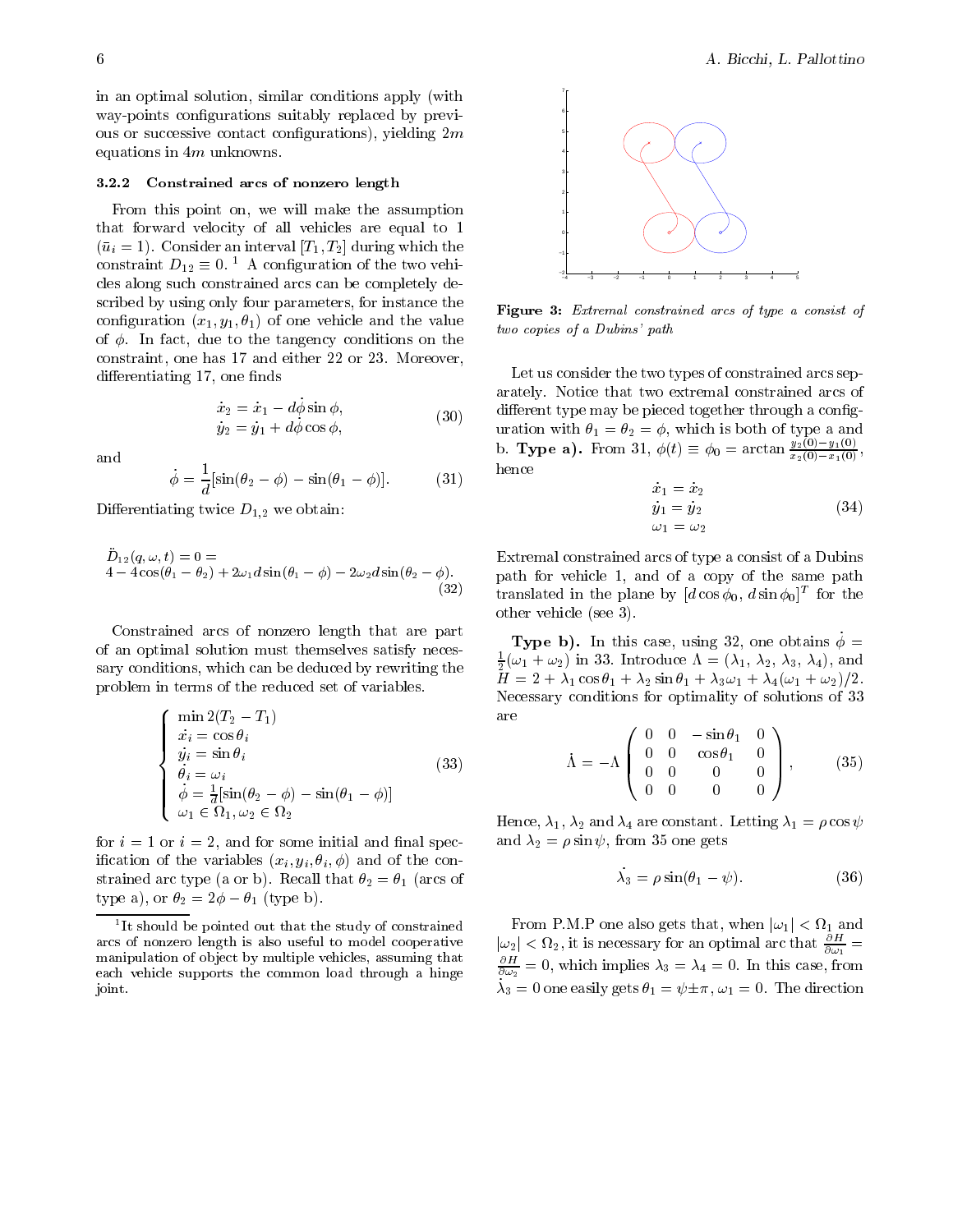

Figure - Singular extremals in a constrained arc of type  $\mathfrak{b}.$ 



 $\bf r$  igure  $\bf s$ : An extremal constrained arc of type  $\bf v$ .

of the segment joining the two vehicles varies as

$$
\begin{array}{l}\n\phi = \frac{2}{d}\sin(\phi - \theta_1) \\
\phi(0) = \phi_0\n\end{array} \n\tag{37}
$$

Equilibria of  $\sigma t$  at  $\varphi = v_1$  and  $\varphi = v_1 - \pi$  are referent spectively unstable and asymptotically stable- Hence along a singular constrained arc of type b, one vehicle will be moving on a straight line, while the other will be trailing behind (see  $4$ ).

Extremal constrained arcs may also obtain when a control variable is on the border of its domain e-g- $\omega_1 = \pm \Omega_1$ . In this case the motion of the two vehicles result in arcs such as those represented in figure 5.

Notice that along such an arc, the steering velocity of vehicles and determined by the contract of the contract of the company of the contract of the contract of the  $|\omega_2|$  bounded by  $\Omega_2,$  an arc of maximum curvature for  $\quad\hbox{ th}$ vehicle one will be possible only until the limit curva ture for vehicle two is reached- In other words letting

$$
m_1(q)=\max\{-\Omega_2-\frac{4}{d}\sin(\theta_1-\phi),-\Omega_1\},
$$

$$
M_1(q)=\min\{\Omega_2-\frac{4}{d}\sin(\theta_1-\phi),\Omega_1\},
$$

we have that along constrained arcs of type b we must have  $m_1 \leq \omega_1 \leq M_1$ . Control  $\omega_1$  may equal  $M_1$  if  $\omega_1 = \nu_1$  or if  $\omega_1 = \nu_2 - \frac{1}{2} \sin(\theta_1 - \varphi)$ . In the latter  $\alpha$  $\cos, \omega_2 = -\omega_2$ . A similar reasoning applies to vehicle two, for which we get  $m_2 \leq \omega_2 \leq M_2$ . In conclusion, along a nonsingular extremal constrained arc of type b, one of the vehicles moves along a circle of minimum radius, while the other follows a curve such as that described in figure 5.

### Numerical computation of solutions

The necessary conditions studied in this paper provide useful hints in the search for an optimal solution to the problem of planning trajectories of  $N$  vehicles in a common workspace- Although a complete synthesis has not been obtained so far, we will describe in this section an algorithm that finds efficient solutions to the optimal planning problem in a reasonably short time-

 $\sqrt{2}$  associated that the that  $\alpha$ Based on the discussion above, the optimal conflict resolution paths for multiple vehicles may include mul tiple waiting circles and constrained arcs of both zero and  $\mathbf{A}$ shortly was developed to solve air traffic control problems  $[1]$ , and is based on a few simplifying assumptions motivated by the particular application-

- h1 all vehicles have equal geometric characteristics and equal (constant) speed;
- h- constrained arcs of nonzero length are not consid ered
- h multiple zero length constrained arcs among the same vehicles are ruled out
- **the initial configurations of the vehicles are suffi**ciently separated.

With assumption  $h4$  we mean that for each vehicle, the initial configuration are collision free and guarantee that wait circles at the initial configuration are collision free (this holds for instance if the distance between the initial position of vehicles  $i$  and  $j$  is larger than  $2\pi R \frac{z_1}{\bar{u}_i} + 2R + \frac{z_1}{2}$ ).  $\sim$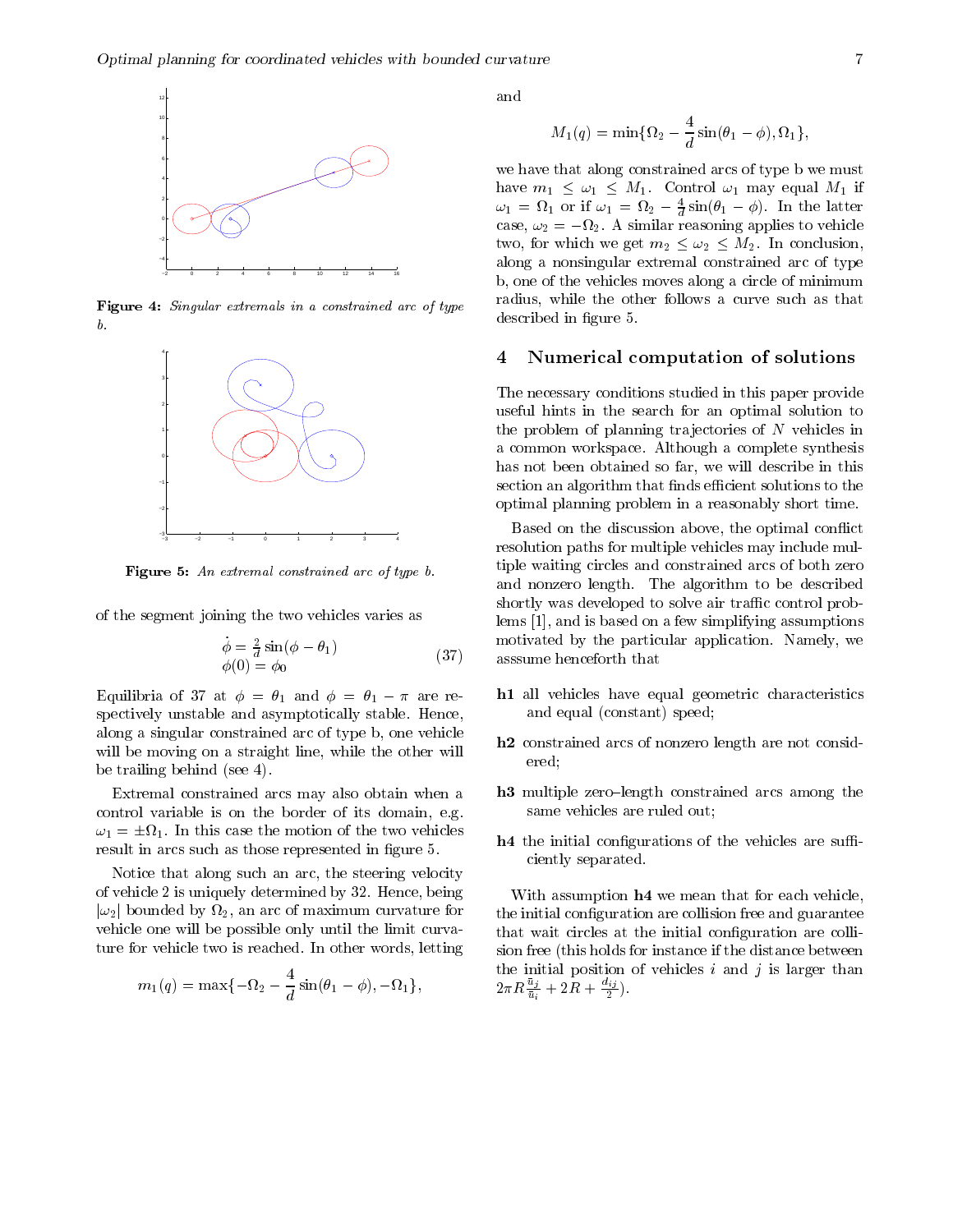

**Figure 6:** Ivamerically computed solutions to optimal coop erative conict resolution for two vehicles- Minimum cur vature circles are reported at the way-point configurations. along with safety discuss of radius definition function from the provinces of the control of the control of the lutions consist of two unconstrained Dubins' trajectories for each vehicle, pieced together with a zero-length constrained arc-

bins' trajectories joining the way-points configurations do not collide (i.e.,  $D(t) \geq 0, \forall t$ ), this is the optimal solution- Otherwise we compute the shortest contact free solution with wait circles at the initial configurations and let its let its letter and letter and letter and letter and letter and letter and letter and letter

Hence we look for a solution with a concatenation of two Dubins paths and a single constrained zero length arc of either type a or both solutions were also been both vehicles and the solutions of the solution of the s of the contact configuration space  $(\mathbb{R}^+ \times S^+ \times S^+)$ . The sum optimal solution can be obtained by using any of sev eral available numerical constrained optimization rou tines: computation is sped up considerably by using  $5$ very efficient algorithms made available for evaluating ductions in the latter of such solutions of such solutions of such solutions of such solutions of such a such is compared with Lf and the shorter solution isre tained as the two controls optimal commute managements as the path with at most a single constrained zero-length arc , o cheered in the some complete of cheered and the

lutions are reported in Figure 6.

If  $N$  vehicles move in a shared workspace, their possible conflicts can be managed with the following multilevel policy

- Level 0 Consider the unconstrained Dubins paths of all vehicles, which may be regarded as  $N$  singlevehicle, optimal conflict management paths, or OCMP- If no collision occurs the global op timum is achieved and the algorithm stops-distributed and the algorithm stops-distributed and the algorithm stopserwise computer the shortest contact contact paths in (with wait circles) and go to next level;
- **Level 1** Consider the  $M = 2 \begin{pmatrix} N \\ 2 \end{pmatrix}$  possible solutions with a single contact (of either type a or b), between two vehicles and possibly wait circles for other vehicles, and compute the shortest path in this class-interaction is longer than the shortest path  $\mathbb{I}$  this is longer than the shortest path of  $\mathbb{I}$ <u>commentative at level at level and continued at level and</u>
- **Level**  $m \geq 2$ . Consider the  $M \prod_{\ell=1}^{m-1} (M-2^{\ell})$  possible solutions in versions in a constraint constraint constraint constraint constraint constraint constraint constr between different pairs of vehicles and (possibly) wait circles for other vehicles, and compute the shortest path in this is longer than the class-class-class-class-class-class-class-class-class-class-class-classthe shortest path obtained at level  $m-1$ , exit. Otherwise, continue;

A few three vehicle con!ict resolution tra jectories at discussion is a contract the contract of the contract of the contract of the contract of the contract of the c number of vehicles increases, the number of optimization problems to be solved grows combinatorially-However, in practice, it is hardly to be expected that conflicts between more than a few vehicles at a time have to be managed- It was also observed in our sim ulations that, for vehicle parameters close to those of the kinematic model of commercial aircraft, solutions including wait circles are very rare.

### Conclusion

In this paper, we have studied the problem of planning trajectories of multiple Dubins' vehicles in a plane. Necessary conditions have been derived for both free and constrained arcs-constrained arcs-constrained arcs-constrained arcs-construction of the second constraints finding solutions has been described.